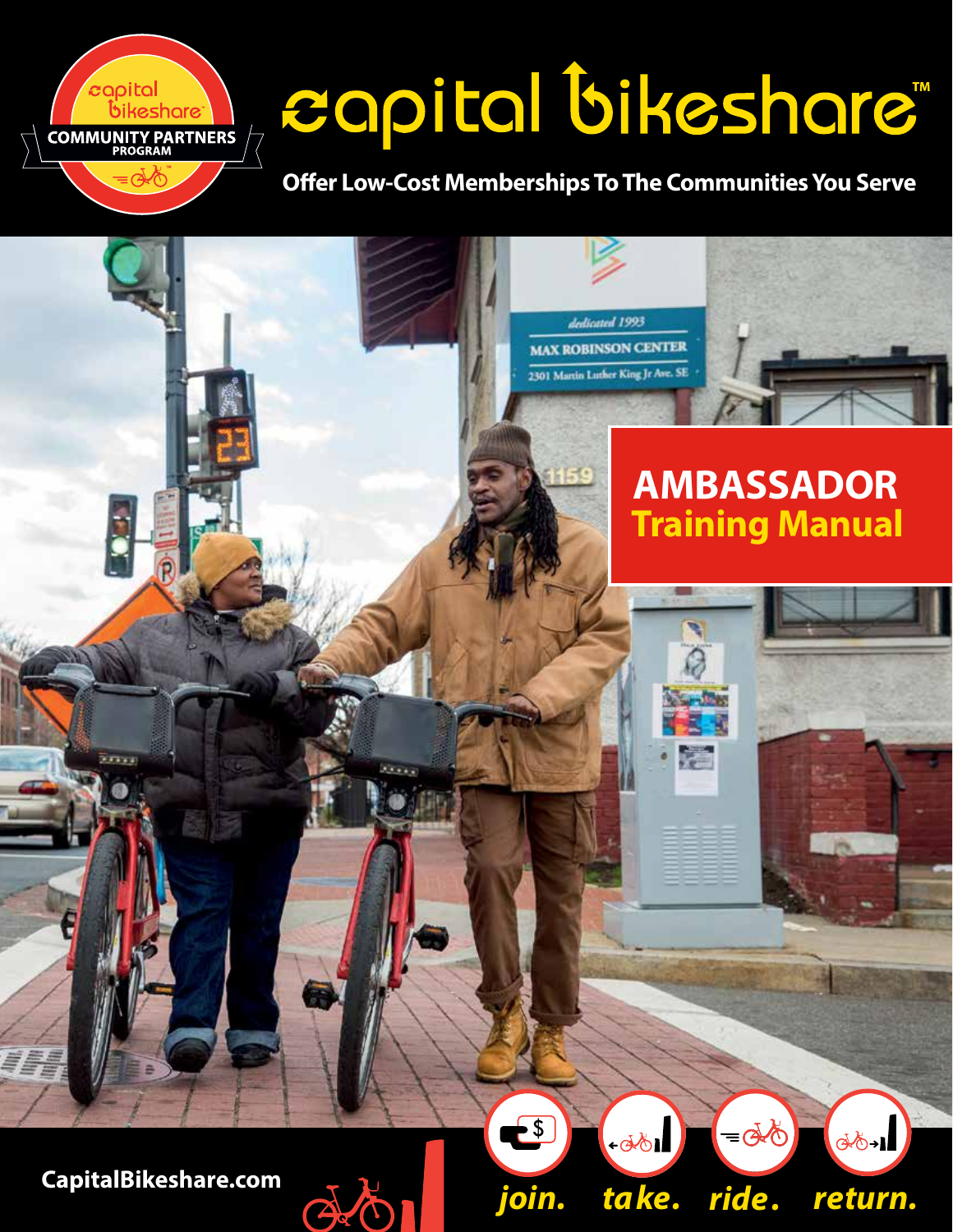

## **What is Capital Bikeshare?**

Capital Bikeshare is a point A to point B public transportation network, similar to buses or trains, which uses bicycles to serve the District of Columbia, Arlington, Alexandria and Montgomery County. There are more than **375 stations** and **over 3,000 bikes**, conveniently located near many transit, employment, residential and recreational destinations.

Capital Bikeshare is publicly owned by the District of Columbia, Arlington County, the City of Alexandria and Montgomery County. The system is maintained and operated by Motivate International.

## **How it works?**

#### **Getting Access**

To use the system, individuals purchase an access pass/membership for 24 hours, 3 days, 30 days or one year.

Short term or "casual" memberships (24-hours, 3-days) are purchased at any station kiosk using a credit card, and are given a code at the kiosk to use to release bikes.

Longer term memberships (30-days, 1-year) are purchased online at www.capitalbikeshare. com, and the member is mailed an electronic key fob to access bikes.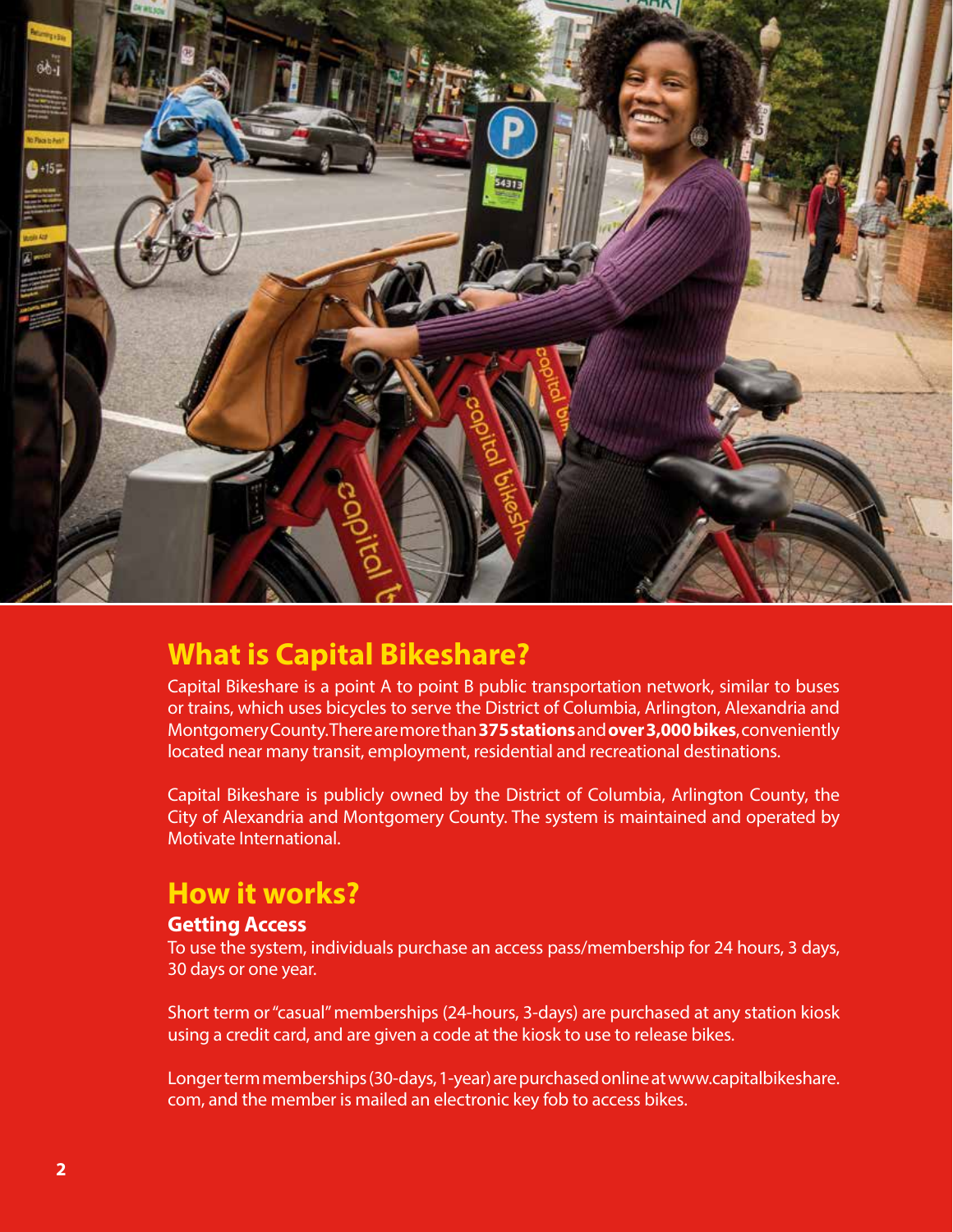

To use the system, riders take a bike at a station near their origin, ride to another station near their destination and return the bike to an open dock.

Riders can take an unlimited number of trips. Trips under 30 minutes are free. (Trips under 60 minutes are free for members who join through the Community Partners Program.)

**To learn more about the Capital Bikeshare system, visit the Capital Bikeshare 101 page and review the videos in order. www.capitalbikeshare.com/cabi-101**



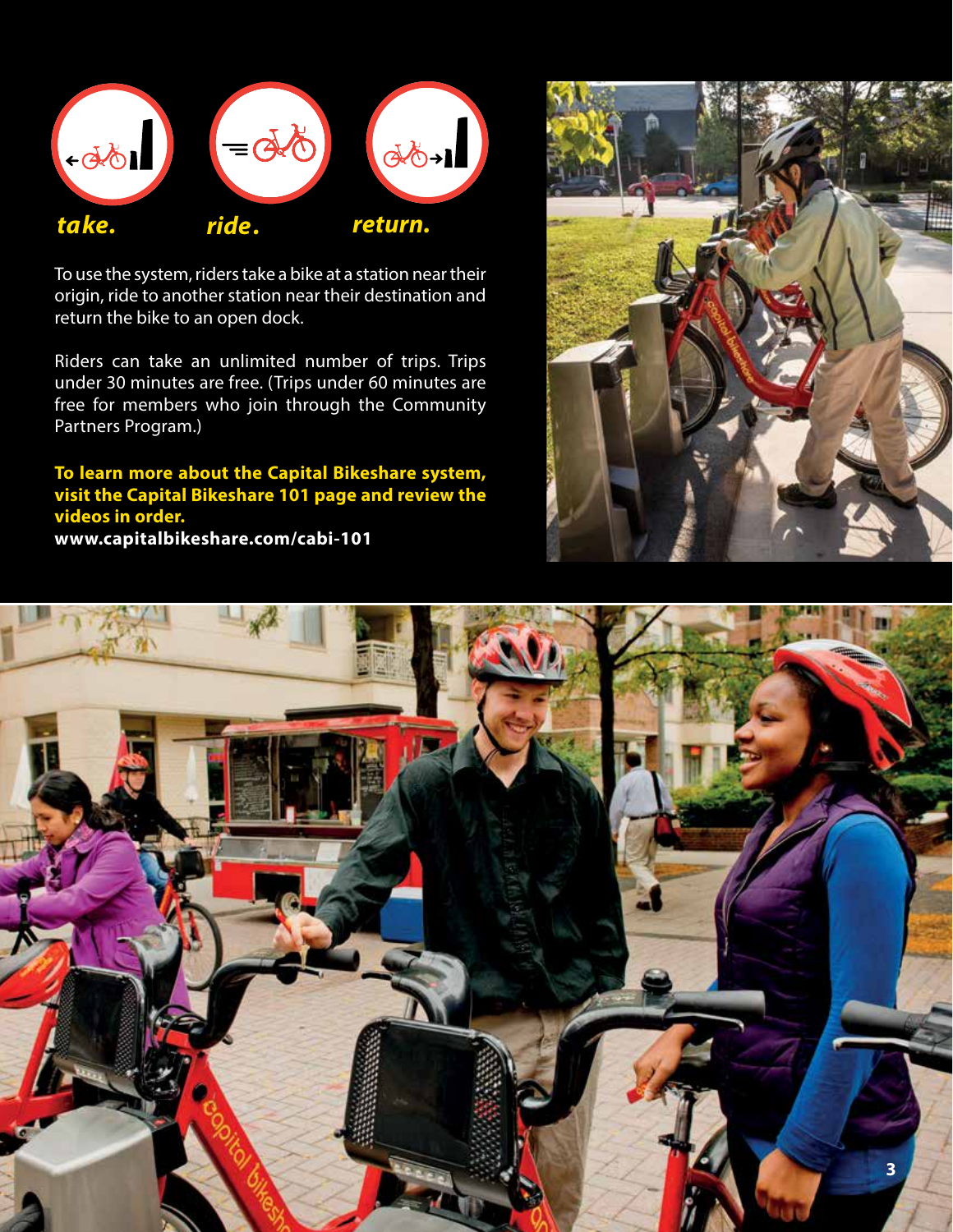## **Meet the Bikes**



#### **Bike Features:**

- A comfortable seat with adjustable height
- Three speeds for getting around easily
- Hand brakes
- Integrated head and tail lights that blink when the bike is in motion
- A basket to carry personal items
- Fenders to keep riders dry in damp conditions
- A bell to alert others nearby
- A kickstand to keep the bike upright **4**

**Introduce yourself and your clients to the Capital Bikeshare bike on our Capital Bikeshare 101 page, where you can see videos showing you how to:**

- Adjust the seat height
- Unlock a bike from a station
- Return a bike to a station
- Report a broken bike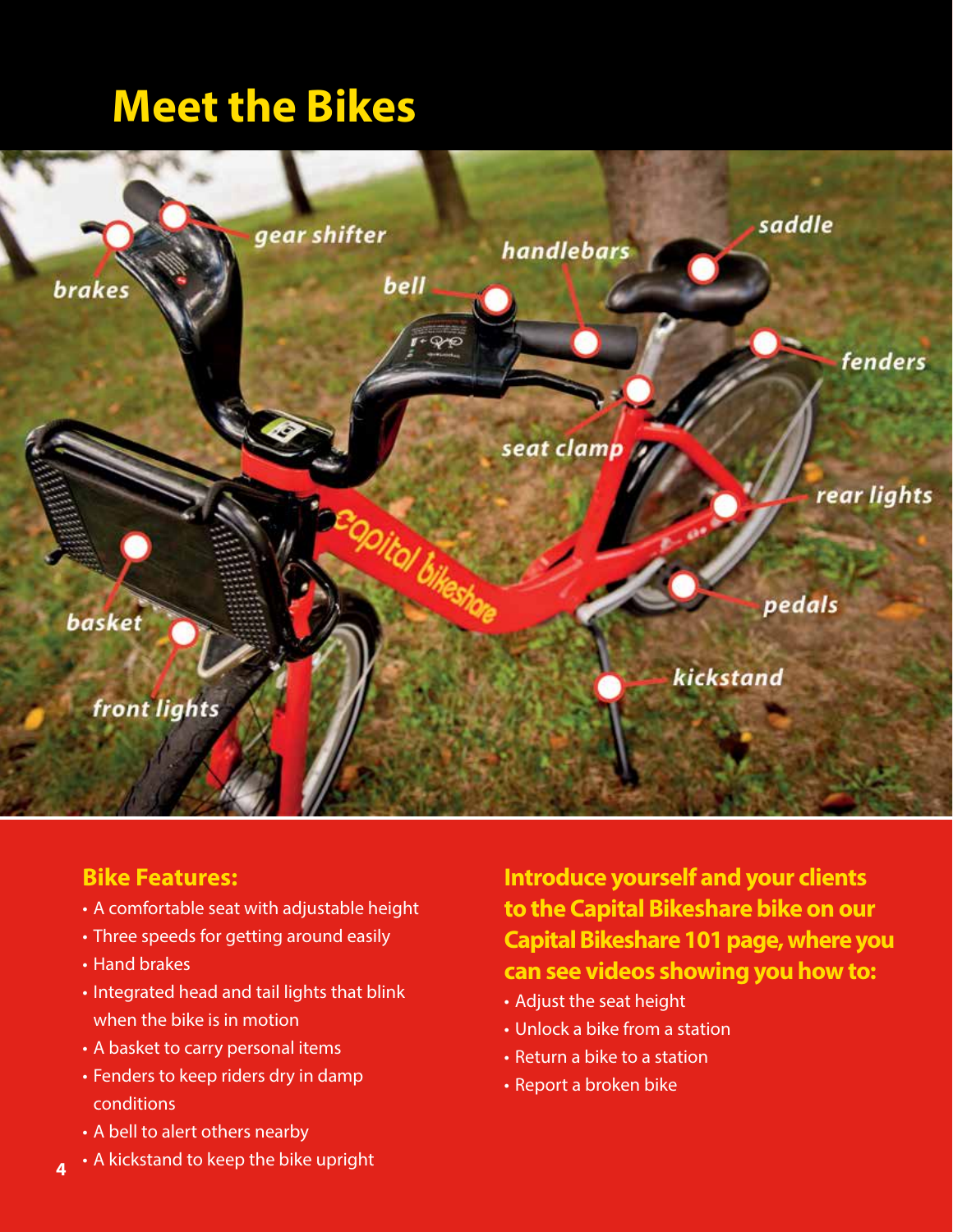# **Meet the Station**

## **At the station kiosk, you can:**

- Purchase a 24-hour or 3 day membership using a credit card
- Get bike or dock availability information from nearby stations
- Add extra ride time to your trip if the station is full

### **At a dock, you can:**

- Check out a bike with your member key fob or access code from terminal
- Return a bike to a station
- Report a bike in need of service to our operations team

#### **At the map panel, you can:**

- Review safety information
- Look for nearby bike routes and trails
- Find other stations near your current location

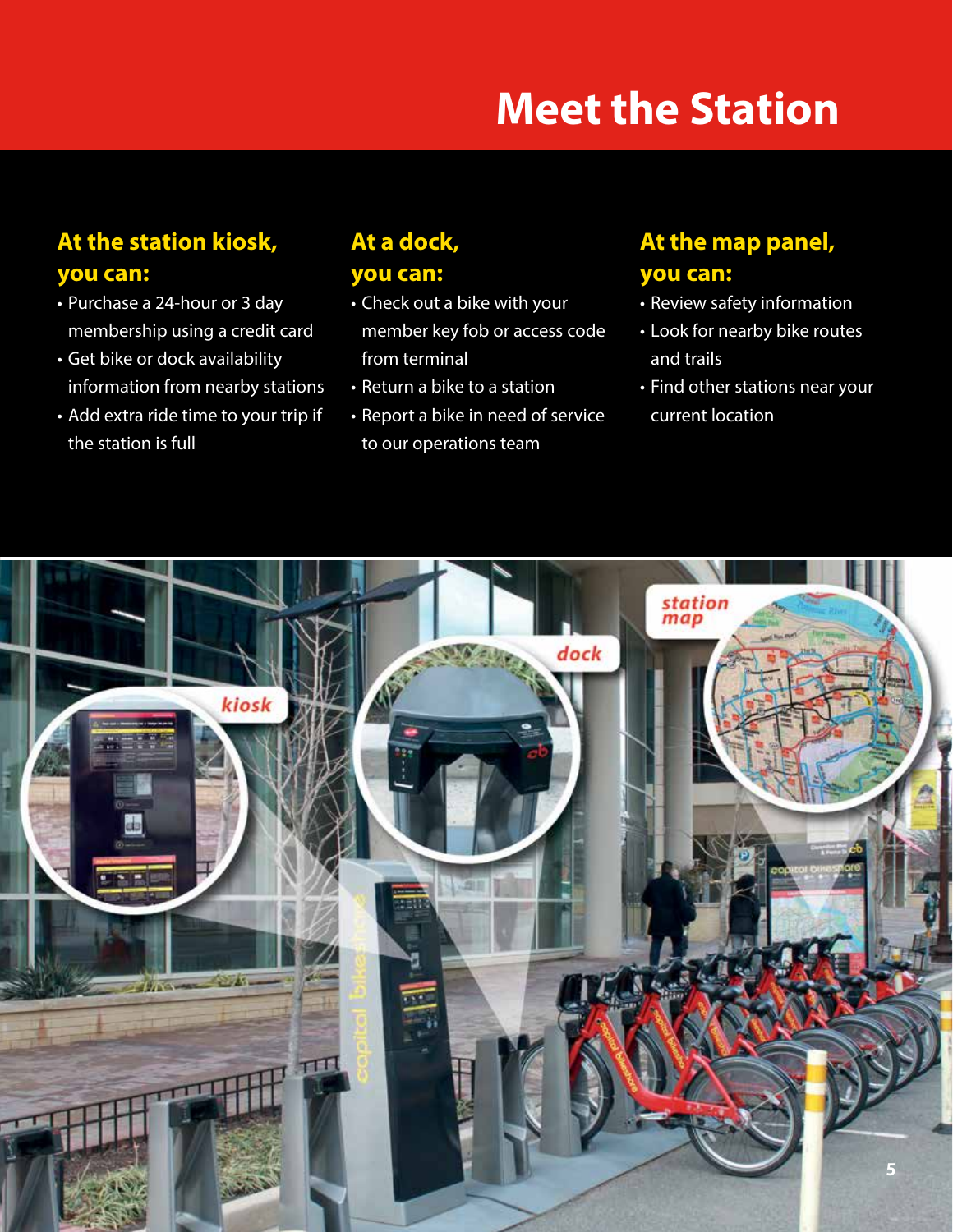

## **How to Find a Bike or Station**

Real-time station location, bike and dock availability can be found on the station map at **CapitalBikeshare.com**.

Smartphone users are encouraged to download the free Spotcycle app to locate stations with available bikes and docks. Available on iOS and Android.

## **Planning a Trip**

We recommend that users check the station status of their origin and destination stations before beginning their trip. New member kits include a DC Bicycle Map to assist your clients in planning their bicycle routes. The map features Capital Bikeshare stations as well as bike lanes, trails and other information to help them get around by bike. **6**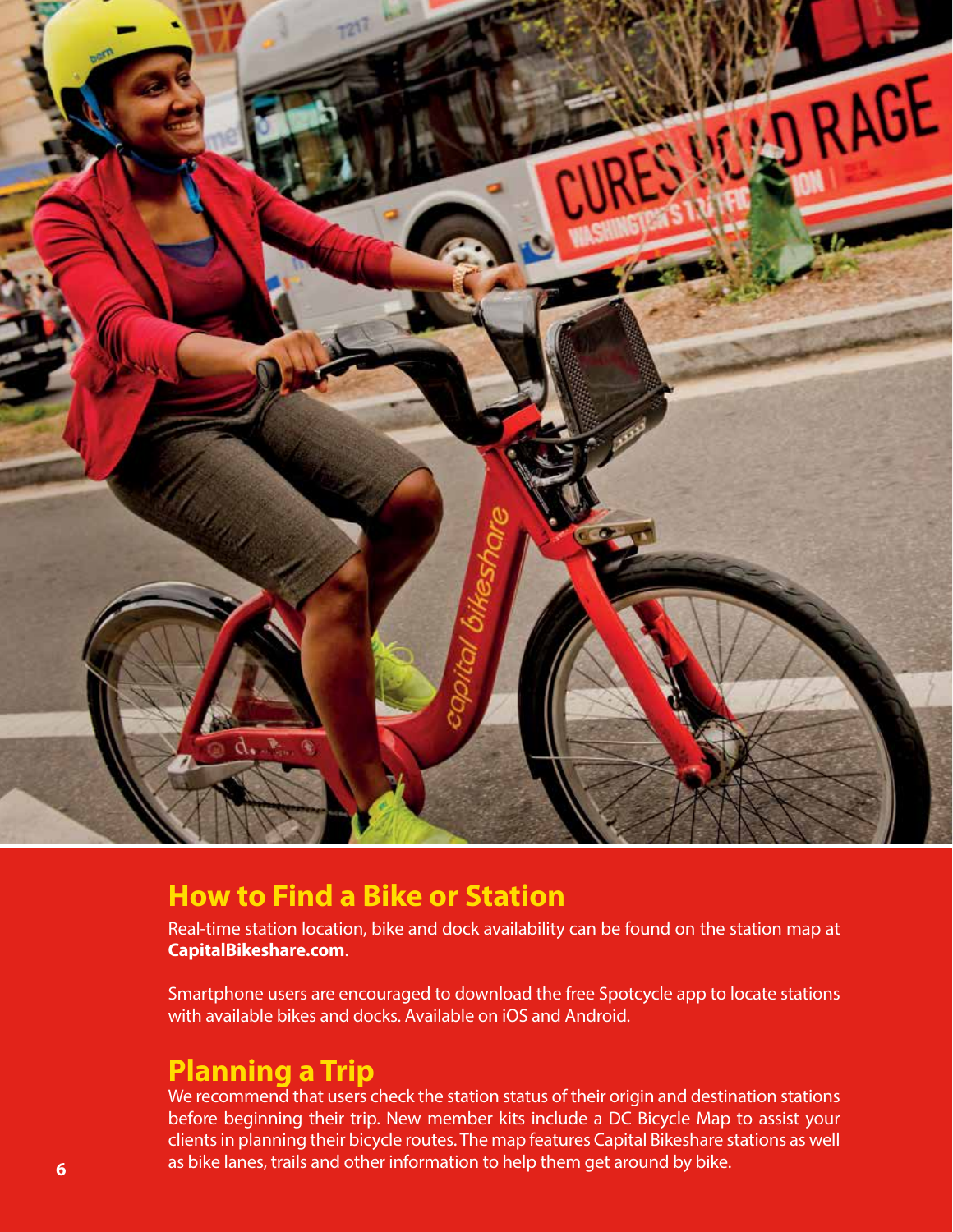The Capital Bikeshare Community Partners Program provides area residents receiving needbased assistance with access to Capital Bikeshare at an affordable price through partnerships with



area social service providers, nonprofits and local government agencies. Clients of partner organizations receive an annual Capital Bikeshare membership with the following terms:

- **• \$5 Annual Membership fee**
- **• 60 minute ride time per trip (regularly 30 minutes)**
- **• Free Capital Bikeshare helmet**
- **• Guided instructions on how to use the system**

The Capital Bikeshare Community Partners Program was developed through an extensive community engagement process, the support of our pilot program at Back on My Feet DC and made possible by a grant from the Better Bikeshare Partnership.



## **Registering the Organization's Account and Getting an Ambassador Membership**

To register your clients for a subsidized Capital Bikeshare membership, first create your organization's account. The person creating the organization's account should be one of the two points of contact listed on the Community Partners Program Portal Agreement. You will also need the gift certificate code provided with the enrollment materials. **The organization's account is NOT a Community Partners account. Rides are limited to 30 minutes and usage fees will be charged to the credit card on file.**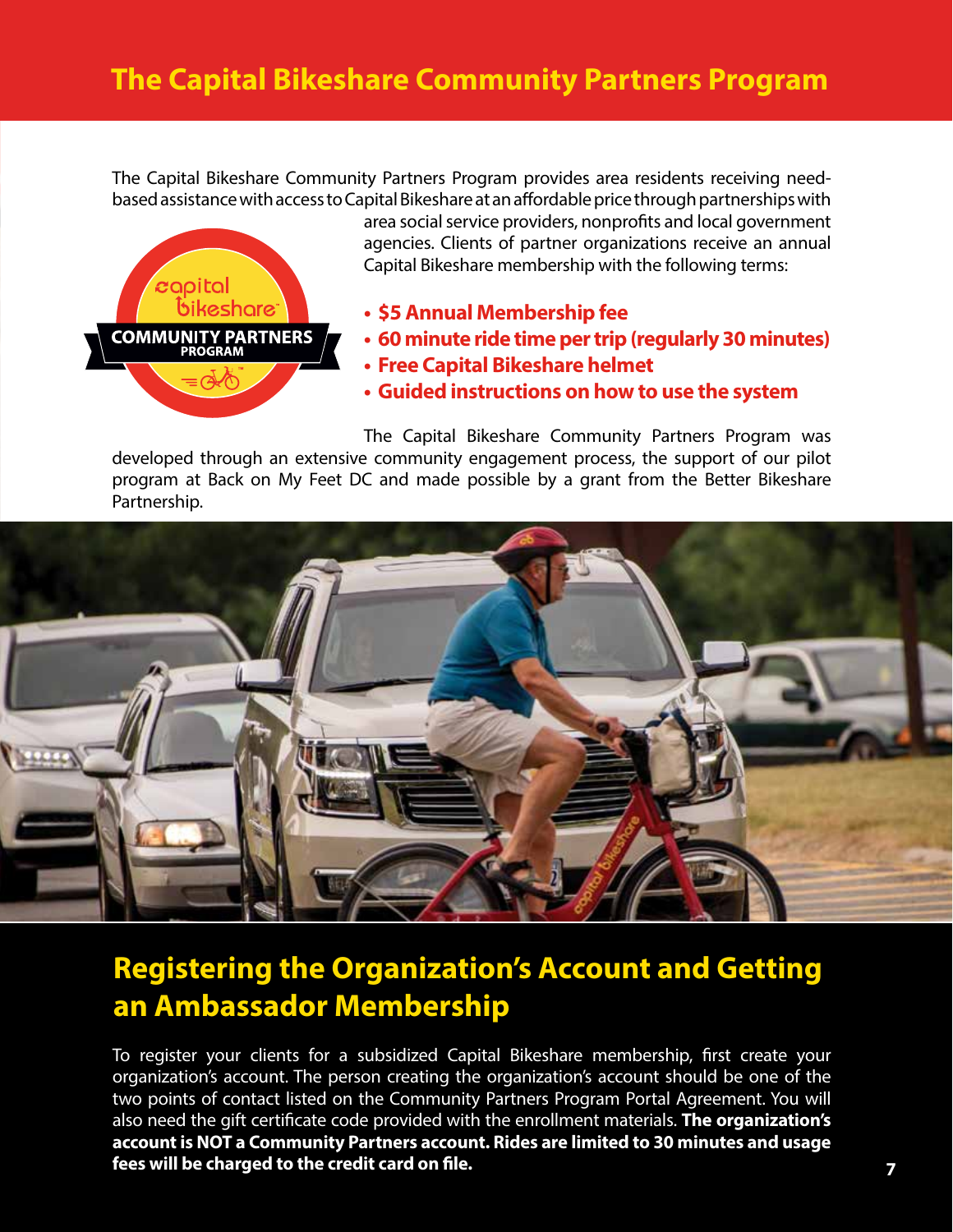## **How to Get Started**

**1.** Visit the Capital Bikeshare website at www.CapitalBikeshare.com. Click on the **"Join"** button at the top right corner of the home page.



**2.** Choose the membership type **"Annual"** and select "**Redeem a gift certificate."**

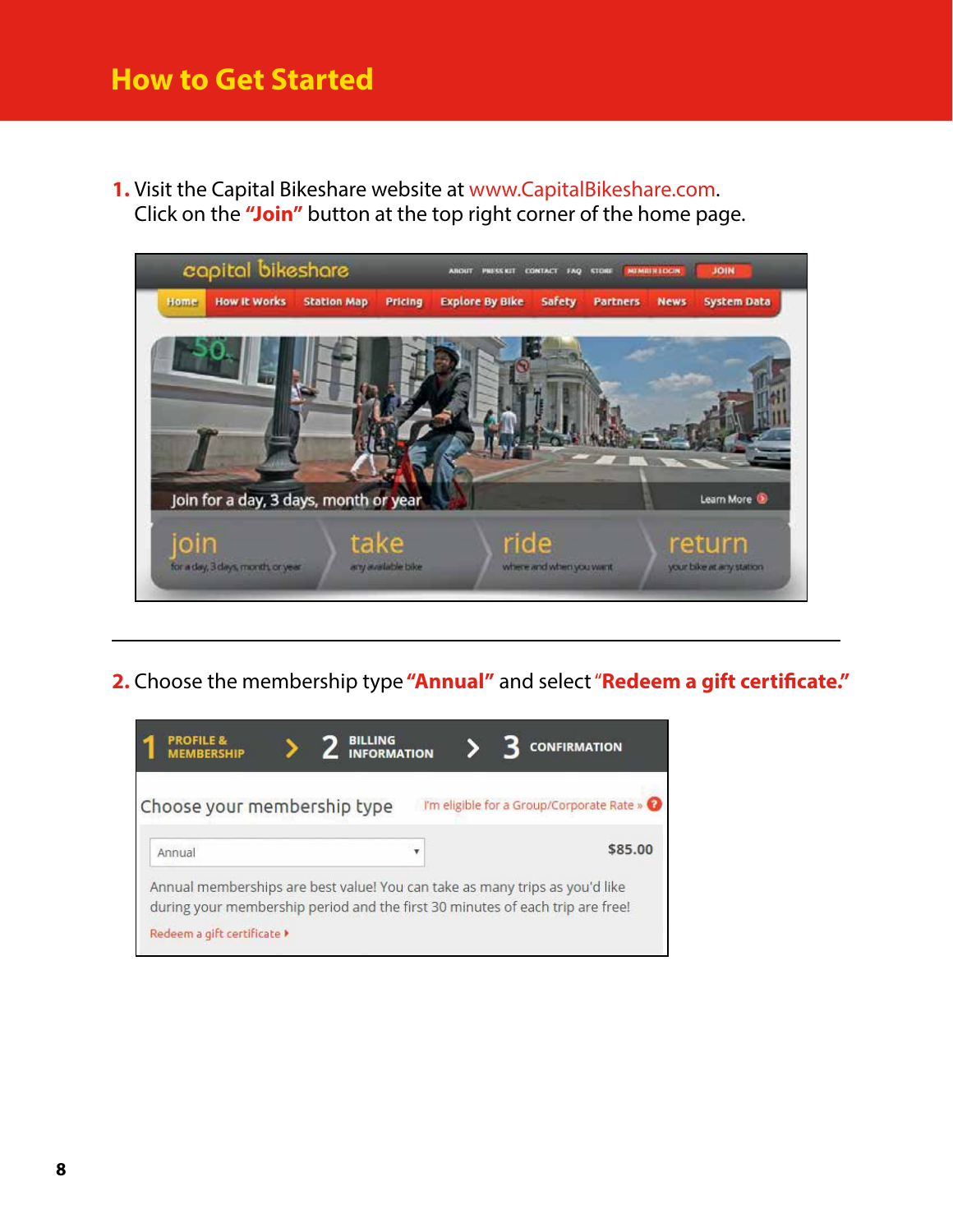**3.** Using the Gift Certificate provided, enter the alphanumeric code into the field.

| <b>PROFILE &amp;</b><br><b>MEMBERSHIP</b> | <b>BILLING</b><br><b>INFORMATION</b>                                                                                                                         | <b>CONFIRMATION</b>                         |
|-------------------------------------------|--------------------------------------------------------------------------------------------------------------------------------------------------------------|---------------------------------------------|
| Choose your membership type               |                                                                                                                                                              | I'm eligible for a Group/Corporate Rate » @ |
| Annual                                    | ▼                                                                                                                                                            | \$85.00                                     |
| Redeem a gift certificate *               | Annual memberships are best value! You can take as many trips as you'd like<br>during your membership period and the first 30 minutes of each trip are free! |                                             |
| G1F7C4R6                                  | code per membership.                                                                                                                                         | You can only use one gift certificate or    |

- **4.** Enter in the information of the primary contact on your organization's account enrollment forms. **This should be the person who will be signing up clients for their memberships, or otherwise spending the most time managing the Community Partners Program at your organization.**
	- **a.** This must be a real person. Capital Bikeshare memberships cannot be registered to any entity other than the individual who will be riding the bikes using that membership.

| Tell us about yourself                                                |                                                                                                                                                                                                                                                                                |
|-----------------------------------------------------------------------|--------------------------------------------------------------------------------------------------------------------------------------------------------------------------------------------------------------------------------------------------------------------------------|
| First name: (required)                                                | Last name: (required)                                                                                                                                                                                                                                                          |
| Date of birth:<br>٠<br>٠<br>٠                                         | Gender:<br>Male Female Other                                                                                                                                                                                                                                                   |
| Address                                                               |                                                                                                                                                                                                                                                                                |
| instructions. Please allow up to 7 business days to receive your key. | NOTE: Please provide the address where you wish to receive your Capital Bikeshare key.<br>Capital Bikeshare can only ship to addresses in the United States and Canada. If you do not<br>have a shipping address in the United States or Canada, please follow the "in person" |
| Street number: (required)                                             | Street name: (required)                                                                                                                                                                                                                                                        |
| Apartment:                                                            | City: (required)                                                                                                                                                                                                                                                               |
|                                                                       |                                                                                                                                                                                                                                                                                |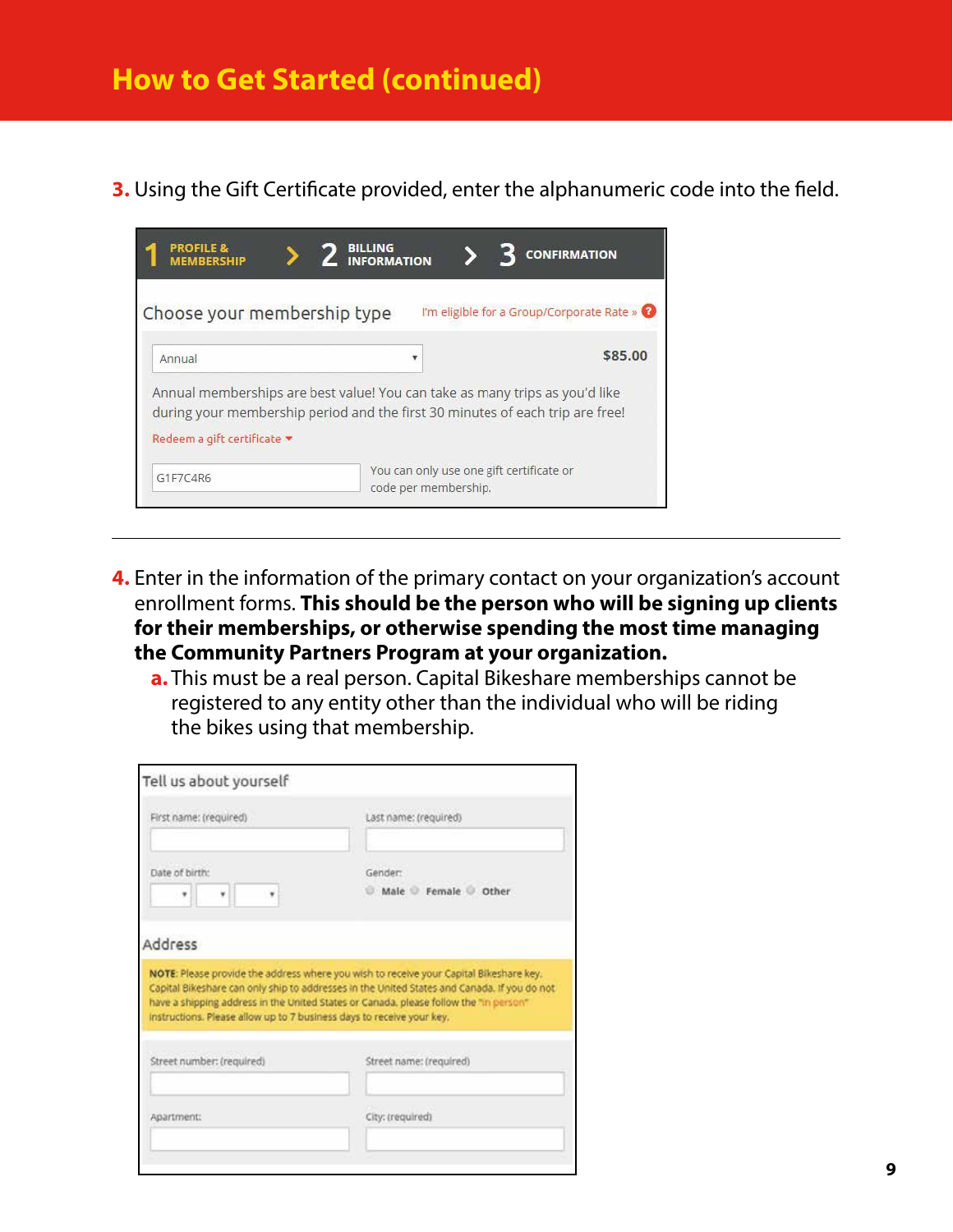## **How to Get Started (continued)**

#### **5.** Acknowledge the user agreement and safety information and click next.



- **6.** Verify the price of the membership (\$0) and add the organization's billing information and card information to the account.
	- **a.** The card on file will be used to secure the account, but will not be charged at the time of use. Please see the section on invoices and payment below for additional information.

| Summary                                                                                             |                     | Credit/Debit card information don't have one?                                                                                |                                          |
|-----------------------------------------------------------------------------------------------------|---------------------|------------------------------------------------------------------------------------------------------------------------------|------------------------------------------|
| <b>Name &amp; Description</b><br>Peet Peeters (account holder) Modify<br>Annual (Renewed on expiry) | Fee<br>\$85.00      | Card number: (required)                                                                                                      | Card holder: (required)                  |
| - Gift certificate BFVRZFDB<br>Bike key: Will be sent to shipping address                           | $-585.00$<br>\$0.00 | MasterCard, American Express, Visa<br>Expiration date:                                                                       |                                          |
| Total (tax included):                                                                               | \$0.00              | ٠<br>٠<br>Security code (CVV): (required)<br>The security code is the 3 or 4 digits located on the back of your credit card. | <b>Anglia</b><br>$\overline{\text{Cov}}$ |
|                                                                                                     |                     | <b>Billing address</b><br>if Same as mailing address                                                                         |                                          |

#### **7.** Click "**Purchase**."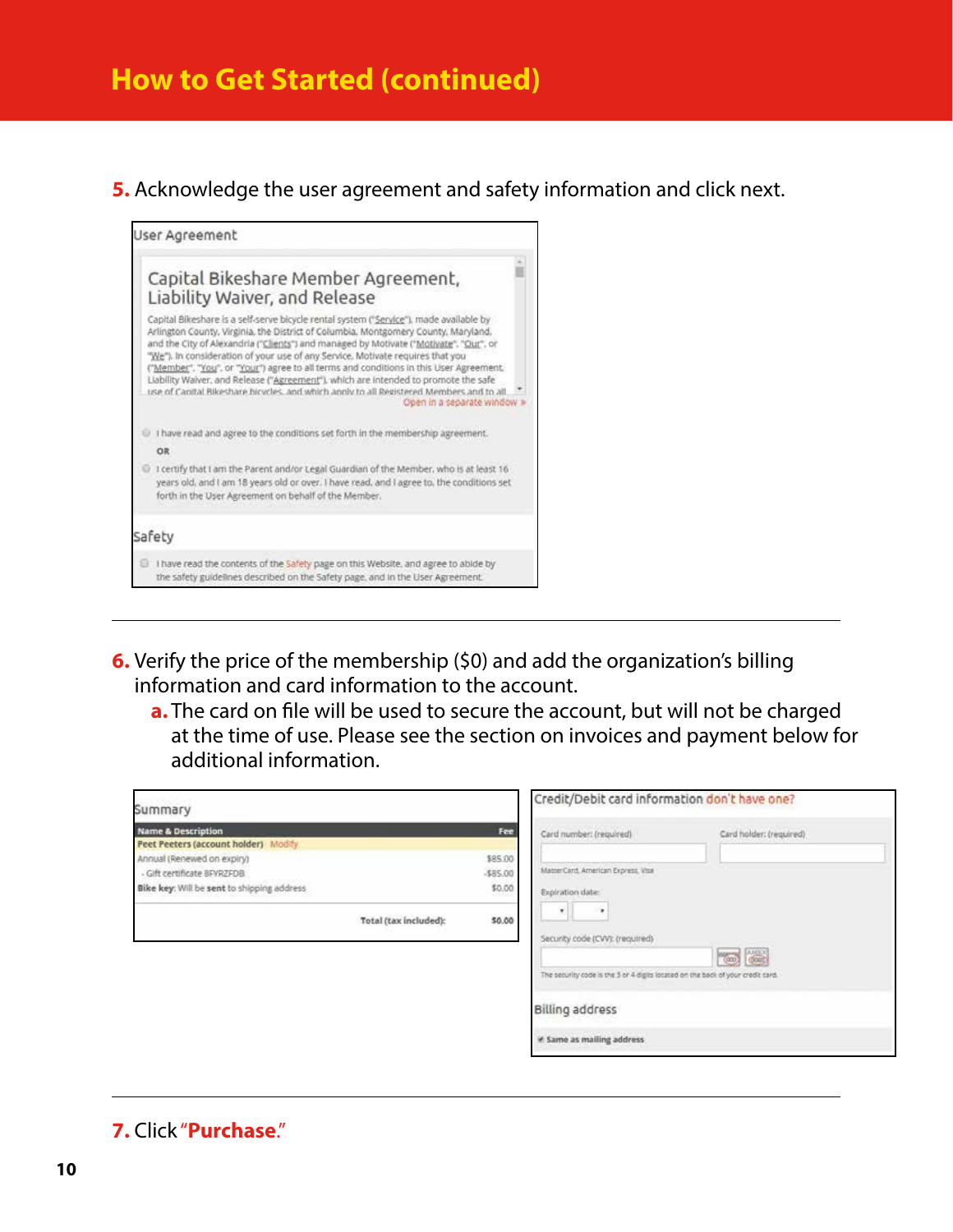## **Registering a Client**

**Use the following steps on the Capital Bikeshare website:** 

**1.** Visit https://secure.capitalbikeshare.com/profile/login.



**2.** Log into your organization's membership account.

| Manage my account<br>Account summary<br>filling information<br>Billing statements.<br>Members:<br>Trios<br>Renew reemberships | Welcome!                                                          | Modify profile<br>First name: Post<br>Last name: Peeters<br>Date of birth: August 8, 1988<br>Gender: Other<br>Email: khoward@godcgo.com<br>Member since: May 4, 2016 |  |
|-------------------------------------------------------------------------------------------------------------------------------|-------------------------------------------------------------------|----------------------------------------------------------------------------------------------------------------------------------------------------------------------|--|
|                                                                                                                               | Membership status                                                 | My statistics                                                                                                                                                        |  |
|                                                                                                                               | Current membership<br>Type: Annual<br><b>Status:</b> pending      | Number of trips:<br>ō<br><b>Total usage time:</b><br>0 minutes 0 seconds                                                                                             |  |
|                                                                                                                               | *Renewed on membership expiry.                                    | Distance traveled (estimated):                                                                                                                                       |  |
|                                                                                                                               | Manage auto-renewal options >>                                    | 0.0 miles<br>Average distance traveled (estimated):                                                                                                                  |  |
|                                                                                                                               | Bike key<br>Bike key number: none<br>Bike key status: no bike key | 0.0 miles<br>Gas saved (estimated):<br>0.0 gallons<br>CO2 reduced (estimated):<br>0.0 lbs<br>Calories burned (estimated):<br>0 cals                                  |  |
|                                                                                                                               |                                                                   | How are these numbers calculated? >>                                                                                                                                 |  |

**3.** Scroll down to **"Additional members"** section of the page and select **"Add Members."**

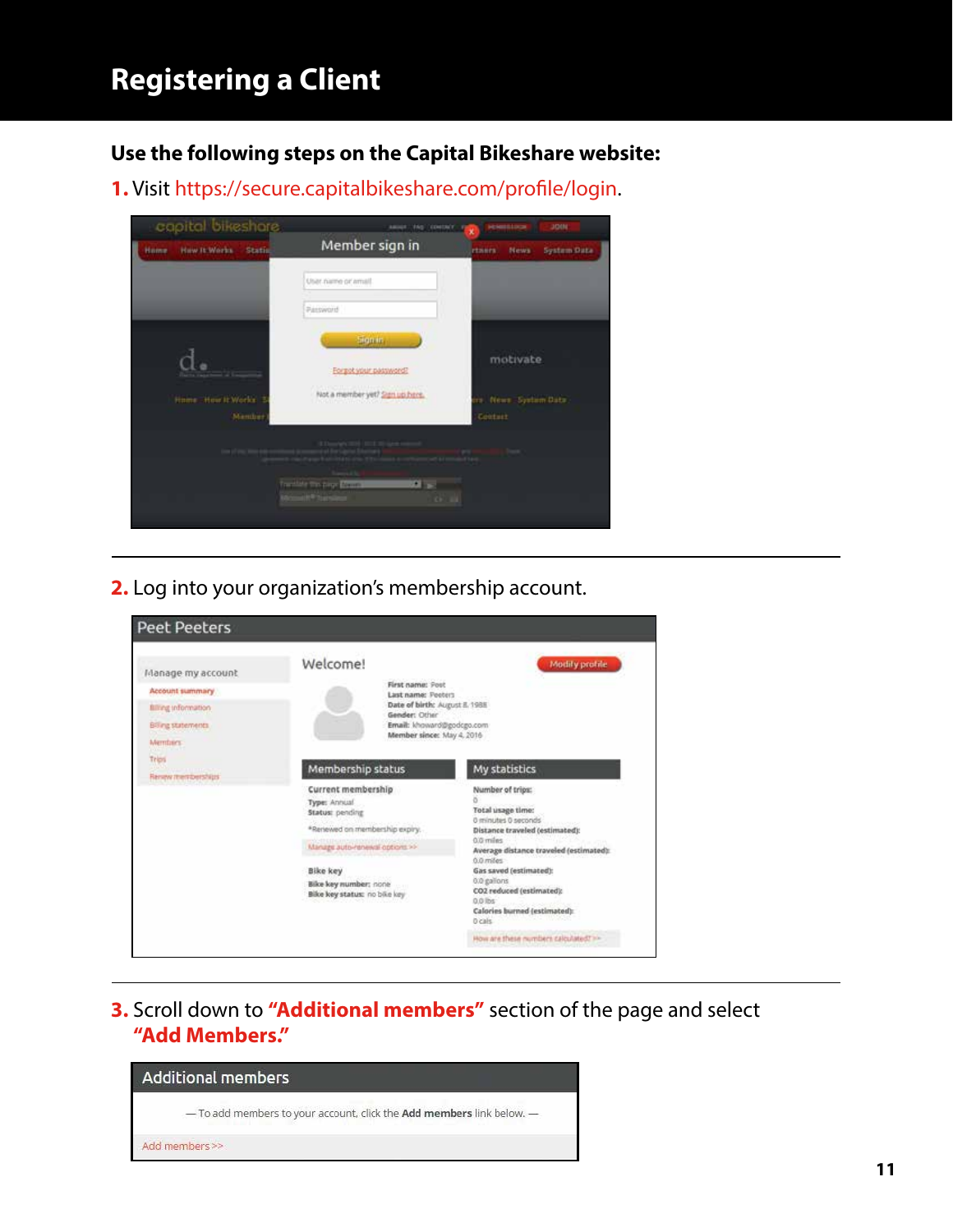## **Registering a Client (continued)**

**4.** At the top right side of the **"Add members"** menu, select **"I'm eligible for a Group/Corporate Rate >>."**

| Add members                                                                                                                                                  |                                           |
|--------------------------------------------------------------------------------------------------------------------------------------------------------------|-------------------------------------------|
| Choose your membership type                                                                                                                                  | I'm eligible for a Group/Corporate Rate » |
| Annual                                                                                                                                                       | \$85.00                                   |
|                                                                                                                                                              |                                           |
| Annual memberships are best value! You can take as many trips as you'd like<br>during your membership period and the first 30 minutes of each trip are free! |                                           |

**5.** Select your organization's account and enter the password for the account (you created this password in the account set up, using the Enrollment form).

| Add members<br>Select a group | Back to regular Membership options » |
|-------------------------------|--------------------------------------|
| Whitman-Walker Health         |                                      |
| Whitman-Walker Health         |                                      |
| Program password: (required)  |                                      |
| <b>Verify</b>                 |                                      |

**6.** Fill out the profile information and address for new member.

| Profile information                                                                                                                                                                   |                                   |
|---------------------------------------------------------------------------------------------------------------------------------------------------------------------------------------|-----------------------------------|
| First name: (required)                                                                                                                                                                | Last name: (required)             |
| Oate of birth:<br>٠                                                                                                                                                                   | (Sender)<br>Male C Female C Other |
| Address                                                                                                                                                                               |                                   |
| Capital Blkeshare can only ship to addresses in the United States and Canada. If you do not<br>have a shipping address in the United States or Canada, please follow the "in person". |                                   |
| instructions. Please allow up to 7 business days to receive your key.<br>Copy account holder address                                                                                  |                                   |
| Street number: (required)                                                                                                                                                             | Street name: (required)           |
| Apartment:                                                                                                                                                                            | City: (required)                  |
| State: (required)                                                                                                                                                                     | Country: (required)               |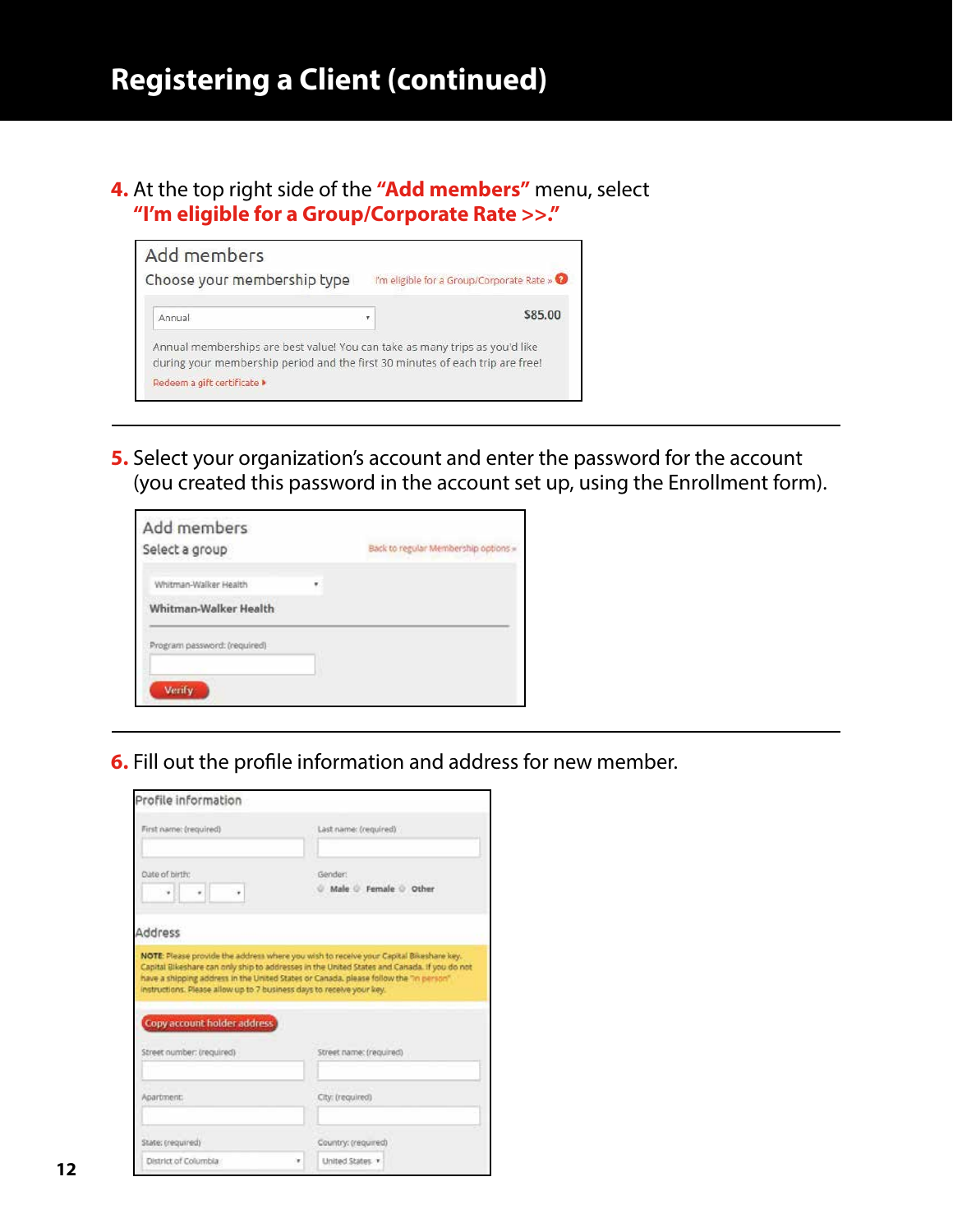**7.** If you would like to grant web access to the member to manage their own profile on the Capital Bikeshare website, provide their email address here. This access provides the member with trip statistics – no payment information is shared.

| manage their own profiles and view their ride statistics.     | NOTE: You can allow co-members to have access to the Web site. This allows them to |
|---------------------------------------------------------------|------------------------------------------------------------------------------------|
| Allow this member to have Web site access                     |                                                                                    |
| Email: (required)                                             | Confirm email: (required)                                                          |
|                                                               |                                                                                    |
|                                                               |                                                                                    |
| Demographic questions<br>Do you consider yourself: (required) |                                                                                    |
| Approximately what was your income last year? (required)      |                                                                                    |

**8.** Certify that you and your client have covered the membership responsibilities outlined in the Community Partners Formal Guidelines Document (which modifies the User Agreement shown here).

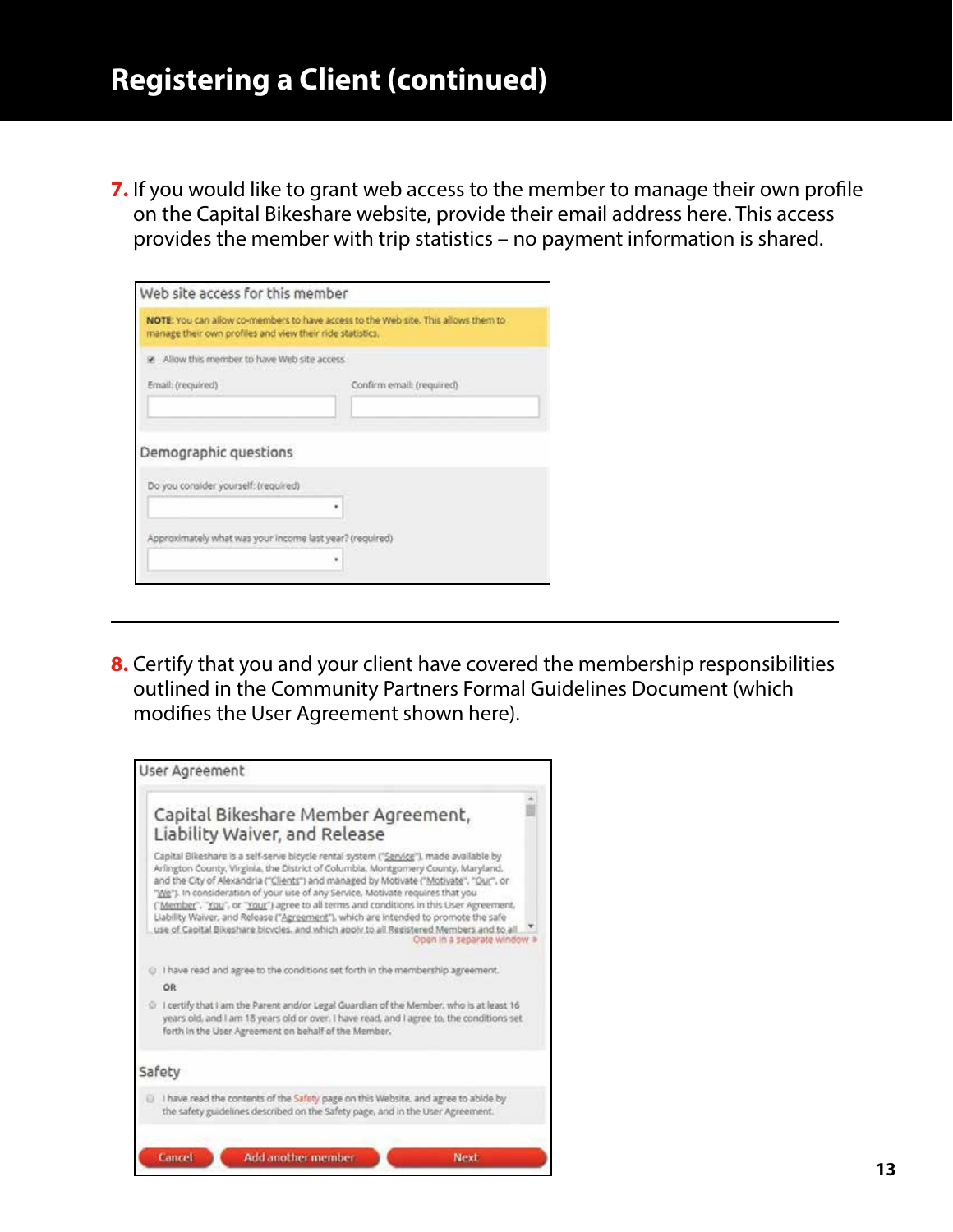- **9.** Acknowledge the contents of the safety page and agree to abide by the guidelines described and click **"Next."**
- **10.**Verify the price of the membership **(\$5)**, the billing information and card number on the account.

| Add members<br>Summary                                            |                       |        |
|-------------------------------------------------------------------|-----------------------|--------|
| <b>Name &amp; Description</b>                                     |                       | Fee    |
| CPP Member Modify   Delate                                        |                       |        |
| Capital Bikeshare Community Partners Program Client<br>Membership |                       | \$5.00 |
| Bike key: Will be sent to shipping address                        |                       | \$0.00 |
|                                                                   | Total (tax included): | \$5.00 |
| Billing information                                               | Add another member >  |        |
| Use account credit card<br>٠                                      |                       |        |
|                                                                   |                       |        |

**11.**Enter the CVV from the card to verify the account.



#### **12.**Click "**Purchase**."

You should now receive an email confirming that you have completed the addition of a membership to your organization's account. The member receiving the membership will receive 2 emails confirming their new membership and requesting that they log in to create a password for their account (if applicable).

The points of contact listed on the enrollment forms for your organization will each receive an email every time the program account is used to register a new membership. If the program account is being used improperly, or an individual has registered for a membership without permission, then the point(s) of contact will have 3 business days to respond to the email and cancel the membership without incurring a registration fee. See the **Portal Agreement, Section 3a** for complete details.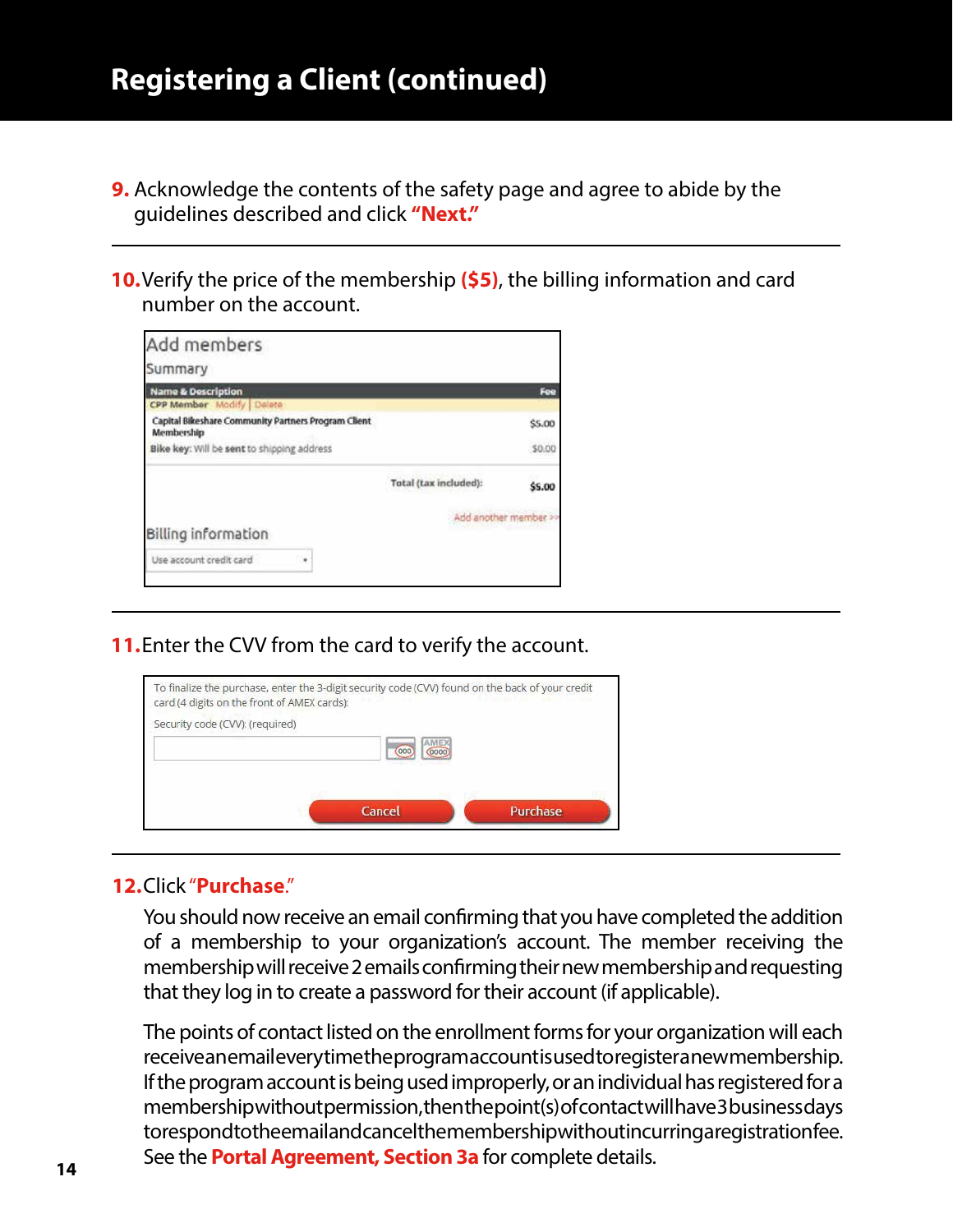- **1.** Select a key from your inventory.
- **2.** Call customer service at 1-800-430-BIKE (2453).
- **3.** Tell the customer service rep you are a Community Partners Program organization and you need to activate a fob for one of your new members.
- **4.** Provide the name of your organization.
- **5.** Provide the name of the new member to the agent.
- **6.** Verify the last 4 digits of the card on file.
- **7.** Provide the key fob number.

After this process, the membership is active and the key may be used to check out a bike, beginning the 365 day membership.

## **Invoices and Payment**

Each time you add a new client to your organization's membership account, a \$5 registration fee is added to your organization's next monthly invoice. To keep Community Partners' memberships accessible to as many of your clients as possible, we ask that your organization collect payment (in a payment method that is most acceptable to your organization and your clients) to remit to the operator. More information on this is available in the **Formal Guidelines Document, section 3b.** Invoices are sent to your organization's designated point of contact on or about the 15th of each month. They may be paid in one of two ways.

#### **By credit card:**

Visit the following web address: https://www.capitalbikeshare.com/corporate\_portal/pay\_invoice. Enter the invoice number and amount listed on the invoice.

#### **By check:**

Send a check to the following address: Motivate International, Inc. Attn: Accounts Receivable 5202 3rd Ave Brooklyn, NY 11220